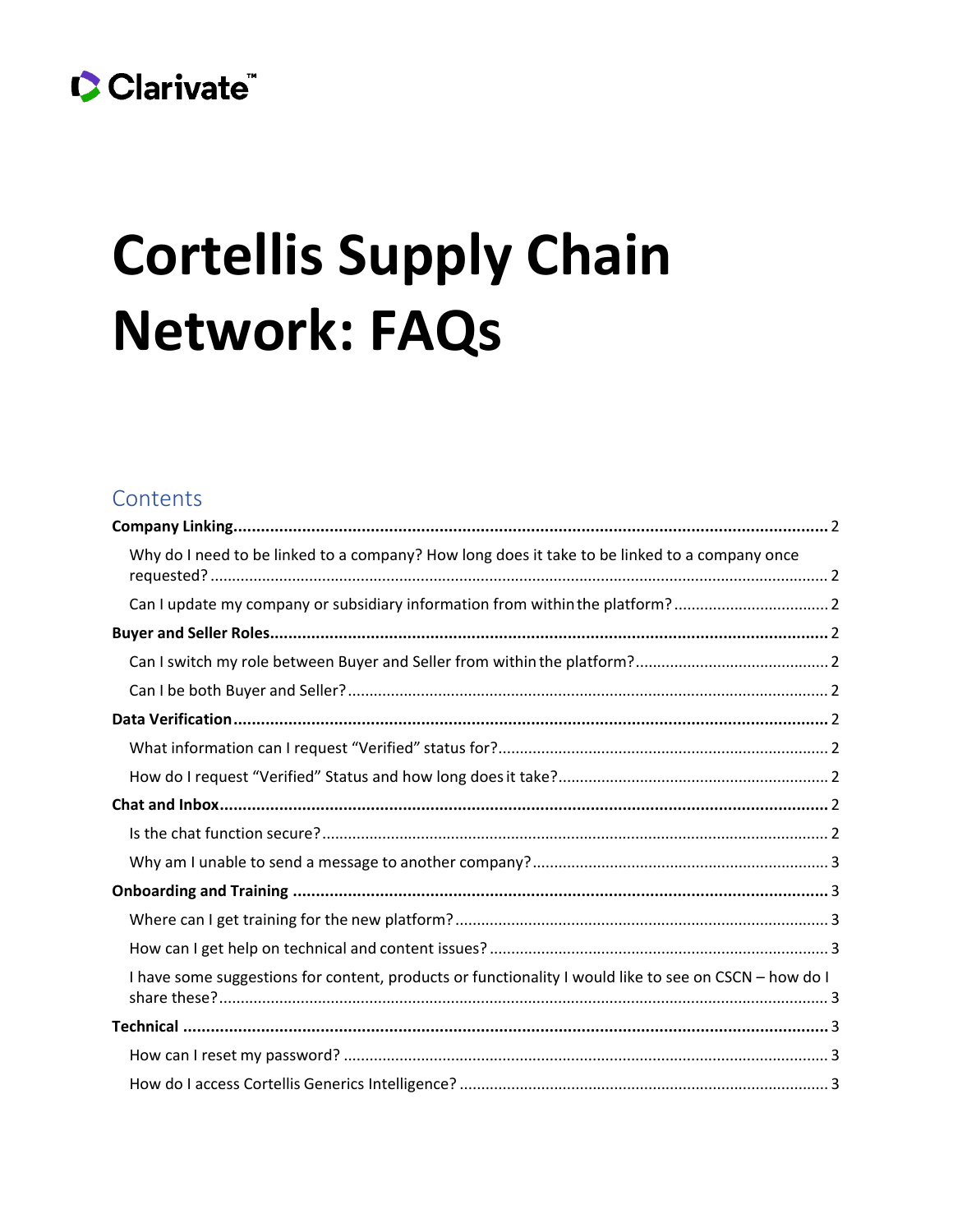## Company Linking

## <span id="page-1-0"></span>Why do I need to be linked to a company? How long does it take to be linked to a company once requested?

Cortellis Supply Chain Network (CSCN) is designed to allow buyers and sellers in the generics industry to easily communicate directly with each other, so all users must be linked to their company. Users will be asked to confirm their company when they first login. The Cortellis team will link the account within 1-2 business days. You can still use CSCN in 'Explore Mode' while you're waiting to be linked to your company – some features and functionality will not be available during this time such as chat and 'Update My Company Page'.

### <span id="page-1-1"></span>Can I update my company or subsidiary information from within the platform?

No, you will not be able to do this yourself. You will need to contact Customer Support for changes to your account - [https://support.clarivate.com/LifeSciences.](https://support.clarivate.com/LifeSciences)

## <span id="page-1-2"></span>Buyer and Seller Roles

#### <span id="page-1-3"></span>Can I switch my role between Buyer and Seller from within the platform?

No, you will not be able to do this yourself. You will need to contact Customer Support for changes to your account - [https://support.clarivate.com/LifeSciences.](https://support.clarivate.com/LifeSciences)

## <span id="page-1-4"></span>Can I be both Buyer and Seller?

At this time, you cannot have both roles via a single username. Please reach out to us if this is of interest to you so we can understand your needs better - [https://support.clarivate.com/LifeSciences.](https://support.clarivate.com/LifeSciences)

## <span id="page-1-5"></span>Data Verification

## <span id="page-1-6"></span>What information can I request "Verified" status for?

This is a Premium-only feature. Once you are successfully linked to a company, verified status can be requested via the "update my company page" and/or "Edit product" pages for fields including manufacturing status, products, capabilities, latest inspections, regulatory filings and GMP certificates.

## <span id="page-1-7"></span>How do I request "Verified" Status and how long does it take?

This is a Premium-only feature. Verified requests can be made via the "update my company page" from the company dropdown in the header. Please allow up to 5 working days for a decision, the Cortellis research team will contact you if further supporting information is required.

## <span id="page-1-8"></span>Chat and Inbox

#### <span id="page-1-9"></span>Is the chat function secure?

Yes, all chat messages are encrypted providing you with security and confidentiality.